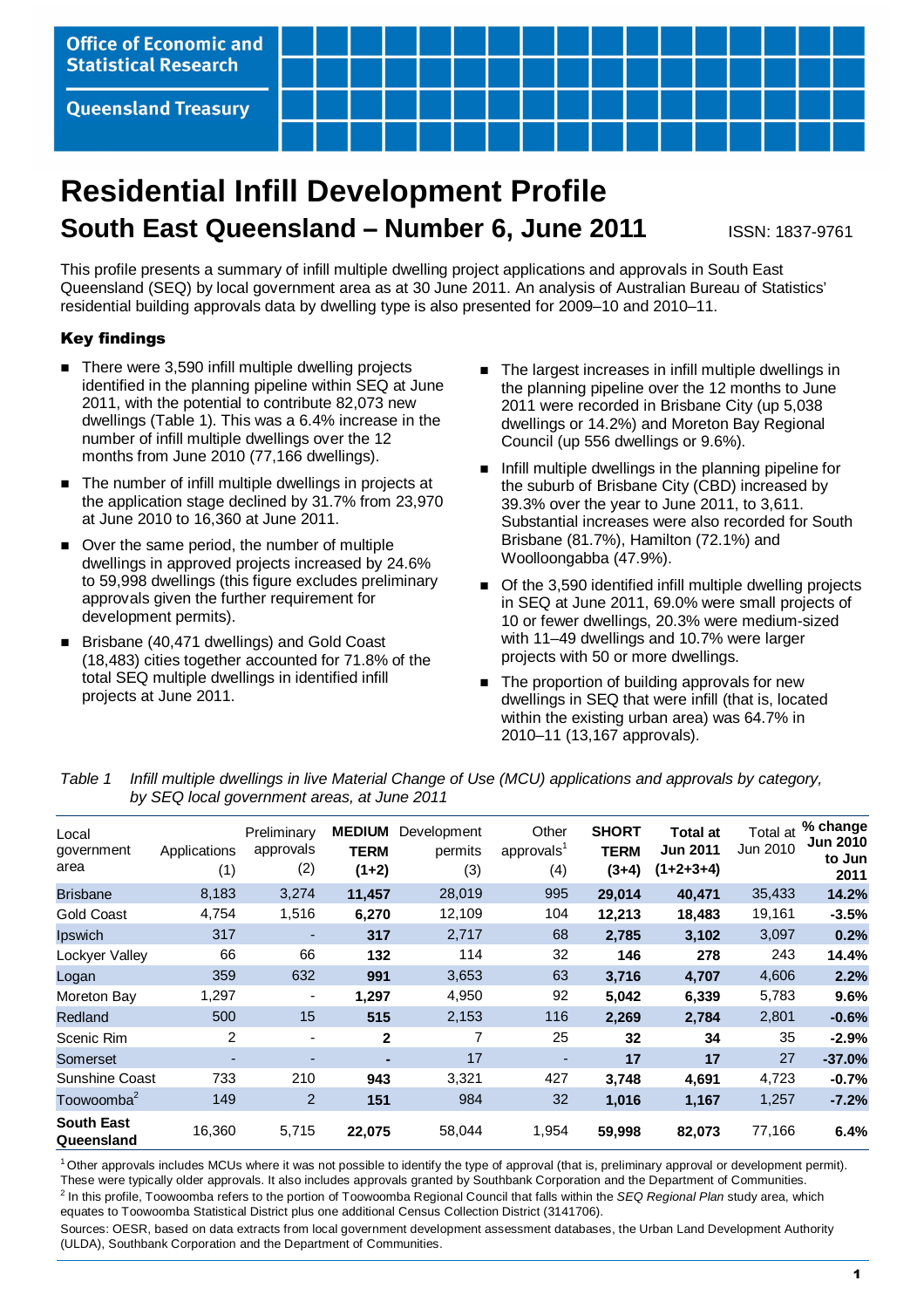# Definitions and methodology

The residential infill development monitoring program of the Office of Economic and Statistical Research (OESR) captures data relating to future infill dwelling supply and related building activity in SEQ.

The definition of infill is location-based. All residential development that occurs within the existing urban area (EUA) boundary is considered infill, whether for detached or attached housing, on previously undeveloped land or via redevelopment (to increase dwelling density or to change uses from non-residential to residential).

The Residential Land Development Activity monitoring program reports on land in the development pipeline involving subdivision through Reconfiguring a Lot approvals and lot production. This profile supplements this information by providing data on the development of multiple dwelling projects.

The typical development pipeline for new multiple dwelling projects is represented in Figure 1. The primary data source for the infill monitoring program is multiple dwelling Material Change of Use (MCU) applications and approvals data supplied by SEQ local governments.

Multiple dwelling project data from non-council approval bodies such as the Urban Land Development Authority (ULDA), Southbank Corporation and the Department of Communities are also included in the results.

Multiple dwelling developments include those where more than one self-contained dwelling is planned for a parcel, or where there is one dwelling per lot and they are subject to a Community Titles Scheme. This includes self-contained relative's accommodation, duplexes and dual occupancies, townhouses and apartments.

OESR performs additional work to clarify dwelling numbers in projects and to remove applications and approvals that were refused, lapsed or withdrawn.

As this profile only reports on potential infill multiple dwellings within the planning pipeline, further analysis is performed to identify and exclude projects that have been built.

Figures 2, 3 and 4 present an example of registration of title data and aerial imagery used to identify and exclude a completed project.

Further information on the residential infill program methodology and the EUA boundary can be found on the OESR website at www.oesr.qld.gov.au.





Figure 2 Spatial extent (in red) of development permit for 24 townhouses approved July 2007



Figure 3 Registration of title for 24 townhouses in March quarter 2009 (in blue)



Figure 4 Aerial imagery flown mid to late 2009 showing completed development



Sources: Figure 2 – Dept Environment and Resource Management (DERM) Digital Cadastral Database (DCDB) at June 2007; OESR Infill MCU database. Figure 3 – DERM DCDB at September 2009; OESR lot registration database (based on DERM registration of title data). Figure 4 – DERM aerial imagery flown approximately August-October 2009; OESR Infill MCU database.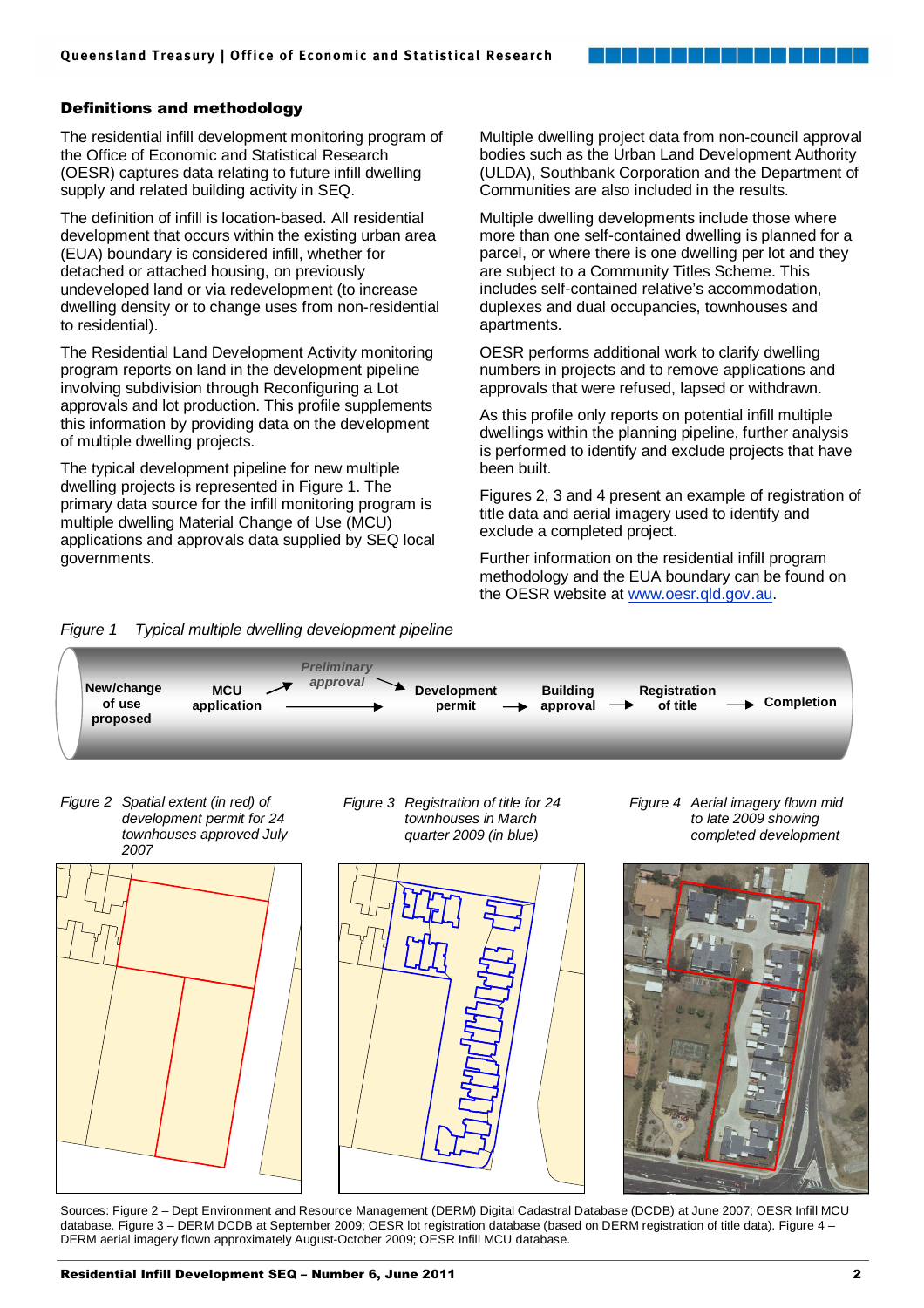# Infill multiple dwelling projects in SEQ at June 2011

- The total number of infill multiple dwellings in the planning pipeline increased across each of the six infill profile reporting periods (Figure 5).
- At 30 June 2011, there were 3,590 multiple dwelling infill projects in SEQ, with the potential to contribute an additional 82,073 dwellings. This was an increase of 2.3% in the number of identified projects and 6.4% in the number of dwellings over the 12 months from June 2010.
- The number of infill multiple dwellings in projects awaiting decision (at the application stage) has declined over each of the six reporting periods to date. Over the 12 months to June 2011, the number of infill multiple dwellings within applications fell 31.7% from 23,970 to 16,360.
- This decline in dwellings within MCU applications may be due to a slowing in the number of new multiple dwelling projects submitted for planning approval, and/or a reduction in the time taken for projects to progress from application to approval stage (for example, for smaller projects such as dual occupancies).
- The number of dwellings within approved projects increased by 24.6% over the year to June 2011, from 48,152 to 59,998 dwellings. 'Approved projects' excludes those with preliminary approvals only, given the further requirement for development permits.
- While the stock of infill multiple dwelling projects with planning approval has increased in each successive reporting period, it should be noted that not all approved projects will proceed through to construction and completion.
- Brisbane and Gold Coast cities accounted for 71.8% of the SEQ total with 40,471 and 18,483 potential new dwellings respectively at June 2011 (Figure 6).
- Moreton Bay Regional Council recorded the third highest number in SEQ with 6,339 infill multiple dwellings in the planning pipeline, followed by Logan City (4,707) and Sunshine Coast Regional Council (4,691).
- The largest increase in infill multiple dwellings over the year to June 2011 was recorded in Brisbane City, with an additional 5,038 dwellings to reach 40,471 (growth of 14.2%).
- Moreton Bay also recorded a substantial increase in the number of identified infill multiple dwellings, up 9.6% from 5,783 to 6,339 over the same period.
- The largest declines in infill multiple dwellings were recorded in Toowoomba (-7.2%) and Gold Coast (-3.5%) over the year to June 2011.



Figure 5 Infill multiple dwellings in live MCUs, SEQ, December 2008 to June 2011

<sup>1</sup> Approvals include preliminary approvals, development permits and approval types not able to be identified (typically older approvals). Source: OESR, based on data extracts from local government development assessment databases, the ULDA, Southbank Corporation and the Department of Communities.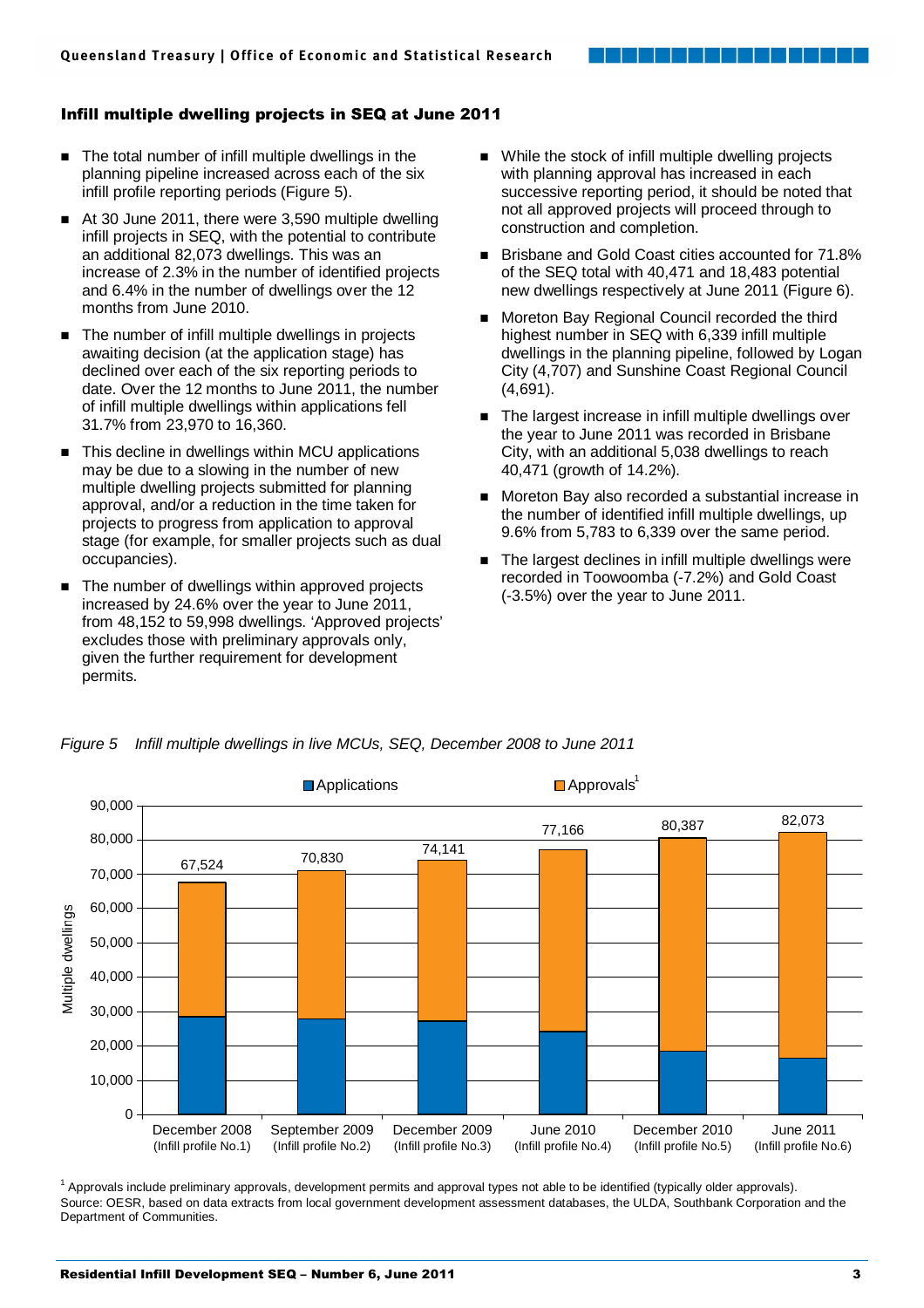



<sup>1</sup> In this profile, Toowoomba refers to the portion of Toowoomba Regional Council that falls within the SEQ Regional Plan study area, which equates to Toowoomba Statistical District plus one additional Census Collection District (3141706). Source: OESR, based on data extracts from local government development assessment databases, the ULDA, Southbank Corporation and the Department of Communities.

## Infill multiple dwelling project size

- Table 2 presents the number of SEQ infill projects and dwellings by project size at June 2010 and June 2011.
- Of the 3,590 identified multiple dwelling projects in SEQ at June 2011, 69.0% included 10 or fewer dwellings, 20.3% between 11 and 49 dwellings and 10.7% included 50 or more dwellings.
- The proportion of SEQ's infill multiple dwellings arising from projects of 10 or fewer dwellings declined over the 12 months to June 2011, from 12.0% to 11.4%.
- Of the 2,478 SEQ projects with 10 or fewer dwellings at June 2011, 1,105 (44.6%) included just one or two new dwellings, such as self-contained relative's accommodation and dual occupancies.
- Almost 80% of the total growth in SEQ infill multiple dwellings over the year to June 2011 occurred in the 'large project' category (of 50 or more dwellings), increasing from 51,908 to 55,798.
- There were 196 infill multiple dwelling projects in SEQ at June 2011 with 100 or more dwellings each. Around 78% of these projects were in Brisbane and Gold Coast cities, with the potential to yield 36,198 new dwellings collectively.

| Table 2 | Projects and dwellings by project size in live infill multiple dwelling MCU applications and approvals, SEQ, |
|---------|--------------------------------------------------------------------------------------------------------------|
|         | at June 2010 and June 2011                                                                                   |

|                                |                    | at June 2010       |           |                            |                    | at June 2011       |                     |                     |  |
|--------------------------------|--------------------|--------------------|-----------|----------------------------|--------------------|--------------------|---------------------|---------------------|--|
| Size of project<br>(dwellings) | No. of<br>projects | $%$ of<br>projects | dwellings | No. of % of dwell-<br>ings | No. of<br>projects | $%$ of<br>projects | No. of<br>dwellings | $%$ of<br>dwellings |  |
| Small (10 or fewer)            | 2,441              | 69.5               | 9,257     | 12.0                       | 2,478              | 69.0               | 9,323               | 11.4                |  |
| Medium (11-49)                 | 711                | 20.3               | 16.001    | 20.7                       | 730                | 20.3               | 16.952              | 20.6                |  |
| Large (50 or more)             | 359                | 10.2               | 51,908    | 67.3                       | 382                | 10.7               | 55.798              | 68.0                |  |
| <b>Total</b>                   | 3,511              | 100.0              | 77,166    | 100.0                      | 3,590              | 100.0              | 82,073              | 100.0               |  |

Source: OESR, based on data extracts from local government development assessment databases, the ULDA, Southbank Corporation and the Department of Communities.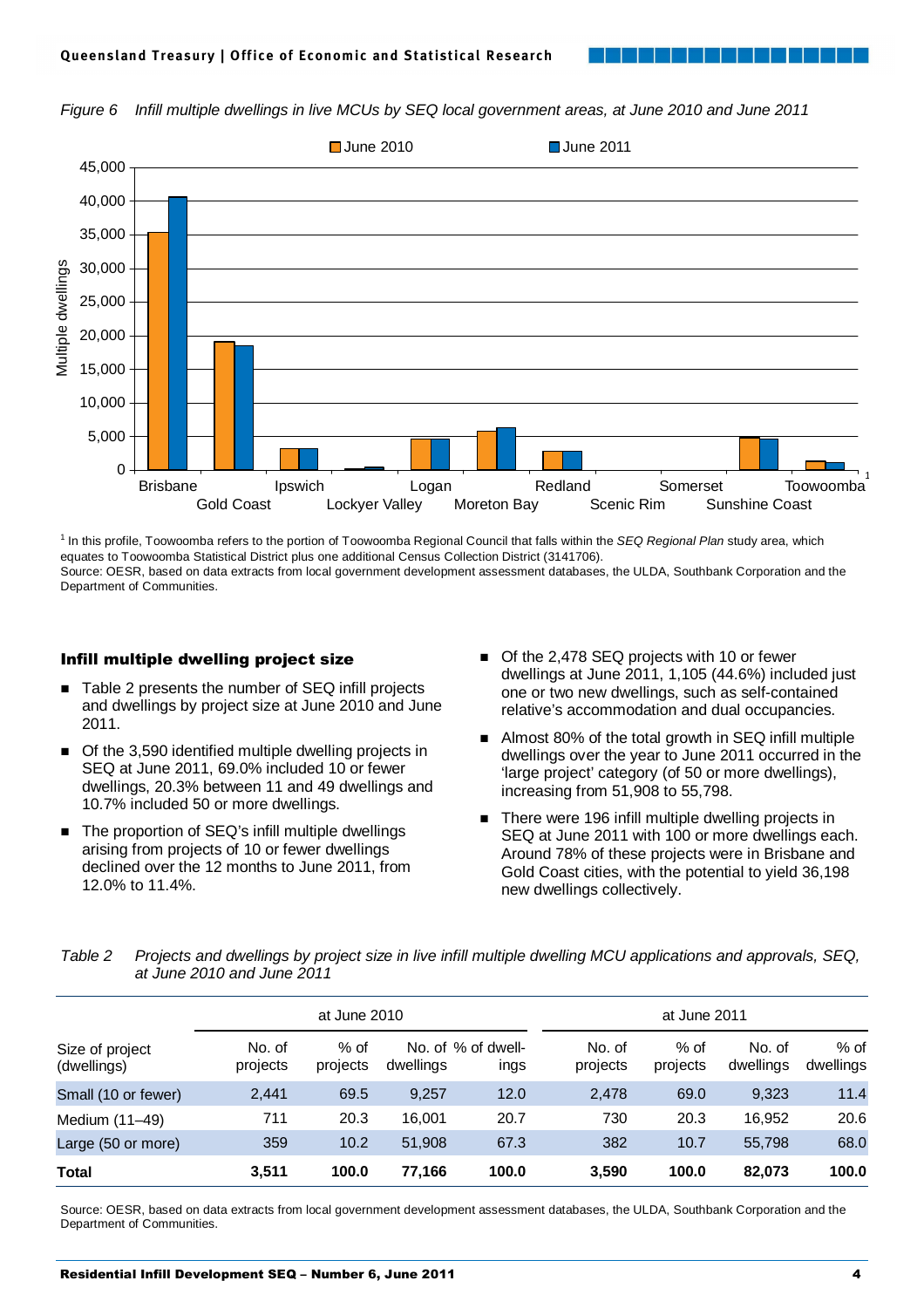# Top ranked suburbs by local government area

- Table 3 presents the top 10 suburbs in Brisbane City ranked in descending order by number of infill multiple dwellings in the planning pipeline at June 2011. These top 10 suburbs accounted for 45.0% of the total infill multiple dwellings for Brisbane City with 18,195 of the total of 40,471 at June 2011.
- $\blacksquare$  Infill multiple dwellings in the planning pipeline within the suburb of Brisbane City (CBD) increased by 39.3% over the year to June 2011, to 3,611. Substantial increases were also recorded for South Brisbane (81.7% to 1,899), Hamilton (72.1% to 1,984), Woolloongabba (47.9% to 1,454) and Fortitude Valley (30.9% to 1,707) over the same period.
- Just over one-third of Gold Coast City's total infill multiple dwellings at June 2011 were in the suburbs of Surfers Paradise (3,371) and Southport (2,975) (Table 4).
- Goodna was the highest ranked suburb in Ipswich City with 532 dwellings across 21 projects, followed by Redbank Plains with 345 dwellings across 35 projects.
- The top five suburbs in Logan City accounted for almost half of the total for that local government area. The highest ranked suburb was Beenleigh with 615 dwellings.
- In Moreton Bay Regional Council, the suburbs of Kallangur, Murrumba Downs and Caboolture each included more than 600 infill multiple dwellings in the planning pipeline.
- A large proportion of Redland City's infill multiple dwellings at June 2011 were located in Cleveland, with 1,236 dwellings or 44.4% of the city's total.
- Sippy Downs was the highest ranked suburb in Sunshine Coast Regional Council at June 2011 with 461 identified infill multiple dwellings across four projects.
- Within Toowoomba Regional Council, South Toowoomba was the highest ranked suburb with 209 infill multiple dwellings at June 2011.

| Table 3 Top 10 suburbs in Brisbane City ranked by |
|---------------------------------------------------|
| multiple dwellings in live MCUs, at June          |
| 2011                                              |

|   | Suburb                     | Projects | Dwellings |
|---|----------------------------|----------|-----------|
| 1 | <b>Brisbane City (CBD)</b> | 20       | 3,611     |
|   | 2 Newstead                 | 14       | 2,296     |
|   | 3 Hamilton                 | 16       | 1,984     |
|   | 4 South Brisbane           | 29       | 1,899     |
|   | 5 Fortitude Valley         | 19       | 1,707     |
| 6 | West End                   | 30       | 1,516     |
|   | 7 Woolloongabba            | 15       | 1,454     |
| 8 | Chermside                  | 37       | 1,375     |
| 9 | <b>Bowen Hills</b>         | 15       | 1,294     |
|   | 10 Calamvale               | 23       | 1,059     |



Table 4 Top suburbs by local government area, ranked by infill multiple dwellings in live  $MCI$  is at June 2011

|                | $10000,$ at $0010$ $2011$ |          |                  |
|----------------|---------------------------|----------|------------------|
|                | Gold Coast                | Projects | <b>Dwellings</b> |
|                | 1 Surfers Paradise        | 40       | 3,371            |
|                | 2 Southport               | 81       | 2,975            |
|                | 3 Labrador                | 38       | 1,220            |
|                | 4 Hope Island             | 12       | 1,012            |
|                |                           |          |                  |
|                | 5 Clear Island Waters     | 1        | 970              |
|                | <b>Ipswich</b>            | Projects | <b>Dwellings</b> |
|                |                           | 21       |                  |
|                | 1 Goodna                  |          | 532              |
|                | 2 Redbank Plains          | 35       | 345              |
|                | 3 Bundamba                | 20       | 224              |
|                | 4 Riverview               | 2        | 205              |
|                | 5 Ipswich                 | 12       | 196              |
|                |                           |          |                  |
|                | Logan                     | Projects | <b>Dwellings</b> |
|                | 1 Beenleigh               | 26       | 615              |
|                | 2 Eagleby                 | 14       | 451              |
|                | 3 Marsden                 | 32       | 447              |
|                | 4 Daisy Hill              | 5        | 404              |
|                | 5 Kingston                | 19       | 297              |
|                |                           |          |                  |
|                | <b>Moreton Bay</b>        | Projects | <b>Dwellings</b> |
| 1              | Kallangur                 | 23       | 849              |
|                | 2 Murrumba Downs          | 9        | 641              |
|                |                           | 44       |                  |
|                | 3 Caboolture              |          | 608              |
|                | 4 Mango Hill              | 9        | 447              |
| 5 <sup>1</sup> | Scarborough               | 26       | 372              |
|                |                           |          |                  |
|                | Redland                   | Projects | <b>Dwellings</b> |
|                | 1 Cleveland               | 55       | 1,236            |
|                | 2 Capalaba                | 19       | 404              |
|                | 3 Redland Bay             | 30       | 314              |
|                | 4 Wellington Point        | 18       | 193              |
|                | 5 Birkdale                | 26       | 187              |
|                |                           |          |                  |
|                | <b>Sunshine Coast</b>     | Projects | <b>Dwellings</b> |
|                | 1 Sippy Downs             | 4        | 461              |
|                | 2 Noosa Heads             | 18       | 375              |
|                | 3 Mooloolaba              | 18       | 351              |
|                | 4 Maroochydore            | 36       | 276              |
|                |                           |          |                  |
|                | 5 Kings Beach             | 12       | 239              |
|                | Toowoomba                 | Projects | <b>Dwellings</b> |
|                | 1 South Toowoomba         |          |                  |
|                |                           | 18       | 209              |
|                | 2 Newtown                 | 36       | 149              |
|                | 3 Middle Ridge            | 5        | 145              |
|                | 4 Harristown              | 23       | 139              |
|                | 5 Wilsonton               | 15       | 95               |
|                |                           |          |                  |
|                | <b>Lockyer Valley</b>     | Projects | <b>Dwellings</b> |
|                | 1 Gatton                  | 24       | 222              |
|                | 2 Forest Hill             | 2        | 29               |
|                | 3 Helidon                 | 3        | 27               |
|                |                           |          |                  |
|                | Scenic Rim                | Projects | <b>Dwellings</b> |
| 1              | <b>Boonah</b>             | 3        | 13               |
| 2              | Beaudesert                | 2        | 10               |
|                | 3 North Tamborine         | 6        | 7                |
|                |                           |          |                  |
|                | Somerset                  | Projects | <b>Dwellings</b> |
| 1              | Esk                       | 1        | 7                |
| 2              | Kilcoy                    | 1        | 4                |
| 3              | Toogoolawah               | 1        | $\overline{2}$   |

Sources (Tables 3 and 4): OESR, based on data extracts from local government development assessment databases, the ULDA, Southbank Corporation and the Department of Communities.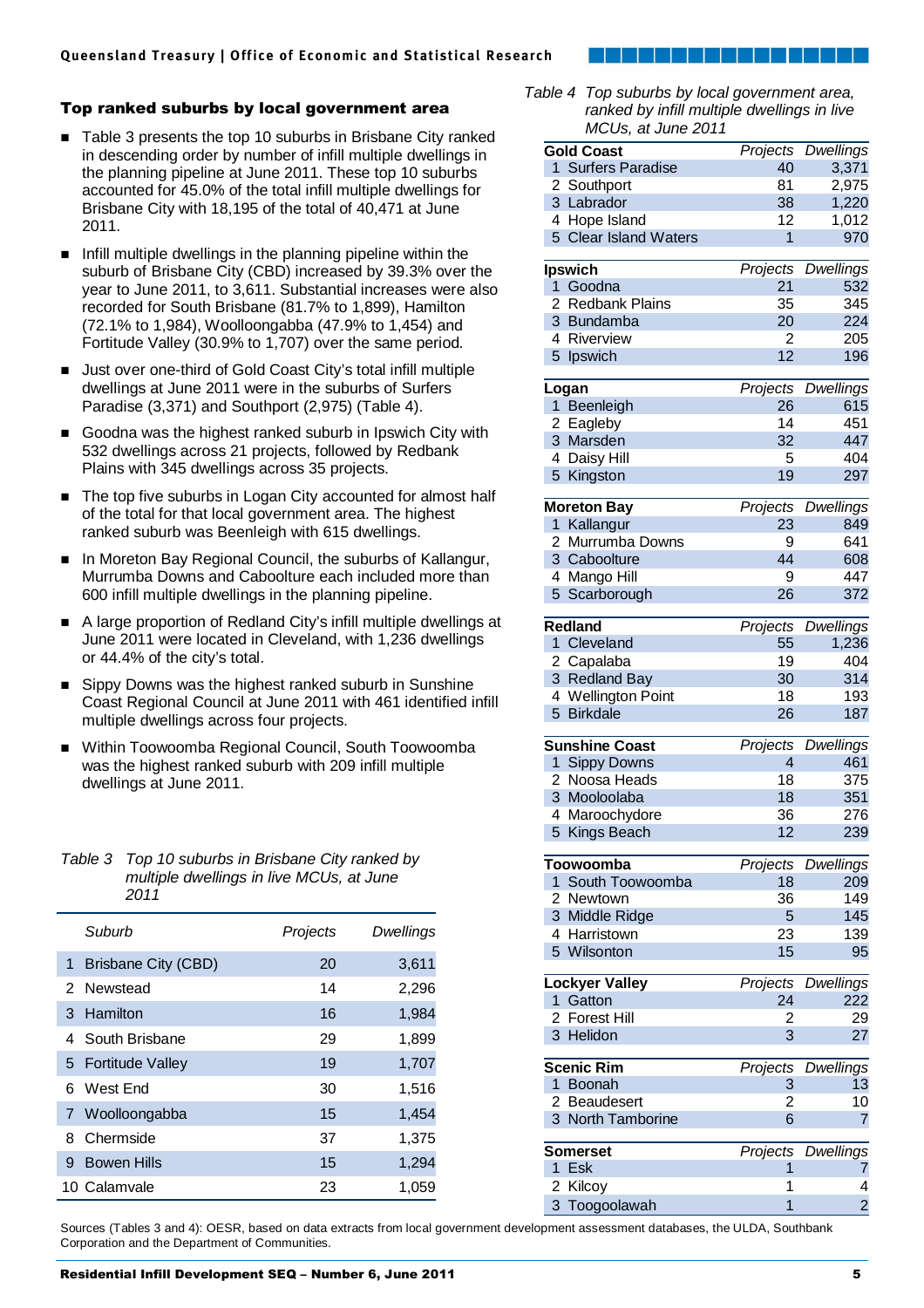# Redevelopment of sites for infill multiple dwelling developments in Brisbane City

This section reports on preliminary OESR research into the redevelopment of infill sites for multiple dwelling developments.

Redevelopment is defined in this context as the change of use of an urban land parcel from non-residential to residential, or if already residential in use, an increase in dwelling yield or density.

Results for Brisbane City are presented based on documents lodged with council for Material Change of Use applications for multiple dwellings. The current use of the development site at the time of application was collected, as well as the number of dwellings to be lost (if any) through removal or demolition.

Only infill MCU applications lodged, and approvals granted, with Brisbane City Council by 30 June 2011 were included in the analysis.

Infill multiple dwellings under the jurisdiction of the ULDA, Southbank Corporation and the Department of Communities were not included due to difficulties in sourcing documentation regarding current use at time of application. For this reason, the total dwelling yield for Brisbane City in Table 5 will not match that presented in Table 1.

- At June 2011, 98.1% of Brisbane's infill multiple dwelling projects were located on sites that had a previous urban use. The remaining 1.9% of sites were either non-urban in nature (a turf farm) or had not ever been previously developed (Table 5).
- Around three-quarters (76.6%) of infill multiple dwelling project sites in Brisbane City had an existing residential use at the time of application, at 982 of the 1,282 sites assessed.
- Most of these residential redevelopment sites (793 or 80.8%) comprised detached houses only. There were 106 'mixed use' sites which included a residential component and 83 sites which were solely 'other residential' in use at the time of application, such as units and apartments.
- Smaller infill projects of 10 or fewer dwellings were more often proposed for redevelopment sites with an existing residential use at the time of application. Of the 834 smaller infill projects assessed, 725 or 86.9% were on residential redevelopment sites.
- Conversely, larger infill projects of 50 or more dwellings were more often proposed on redevelopment sites that were non-residential in use, or that had already been cleared at the time of application (previous use unknown). Of the 163 sites with larger proposed infill projects of 50 or more dwellings, just 60 or 36.8% of the sites had a residential use at the time of application.
- Based on documentation lodged with MCU applications, around three-quarters (74.9%) of infill projects on residential redevelopment sites will involve dwelling loss through demolition or removal.
- The total loss was estimated at 1,133 dwellings, or around 3.1% of the total dwelling yield of 36,308.

### Table 5 Infill multiple dwelling projects and dwelling yields in live MCUs by current use at time of application, Brisbane City<sup>1</sup>, at June 2011

| Total                                 | 1,282    | 36,308            |
|---------------------------------------|----------|-------------------|
| Total 'residential' current use       | 982      | 14,795            |
| Mixed use, including residential      | 106      | 4,639             |
| Other residential (units, apartments) | 83       | 1,442             |
| Detached house/s                      | 793      | 8,714             |
| Total 'non-residential' current use   | 300      | 21,513            |
| Vacant <sup>2</sup>                   | 117      | 5,600             |
| Previously undeveloped                | 23       | 2,621             |
| Retail                                | 20       | 1,586             |
| Non-urban                             | 1        | 252               |
| Mixed use, no residential             | 41       | 6,020             |
| Industrial                            | 25       | 1,497             |
| Community                             | 35       | 2,072             |
| Commercial                            | 38       | 1,865             |
| Current use at time of application    | Projects | Dwelling<br>yield |

 $1$  MCUs lodged with Brisbane City Council only; does not include MCUs with other approval bodies such as the ULDA, Southbank Corporation and the Department of Communities.

 $2$  Vacant as described by the applicant at the time of lodging the development application. Previous use prior to clearing could potentially have included residential.

Source: OESR, based on data extracts from Brisbane City Council's development assessment database.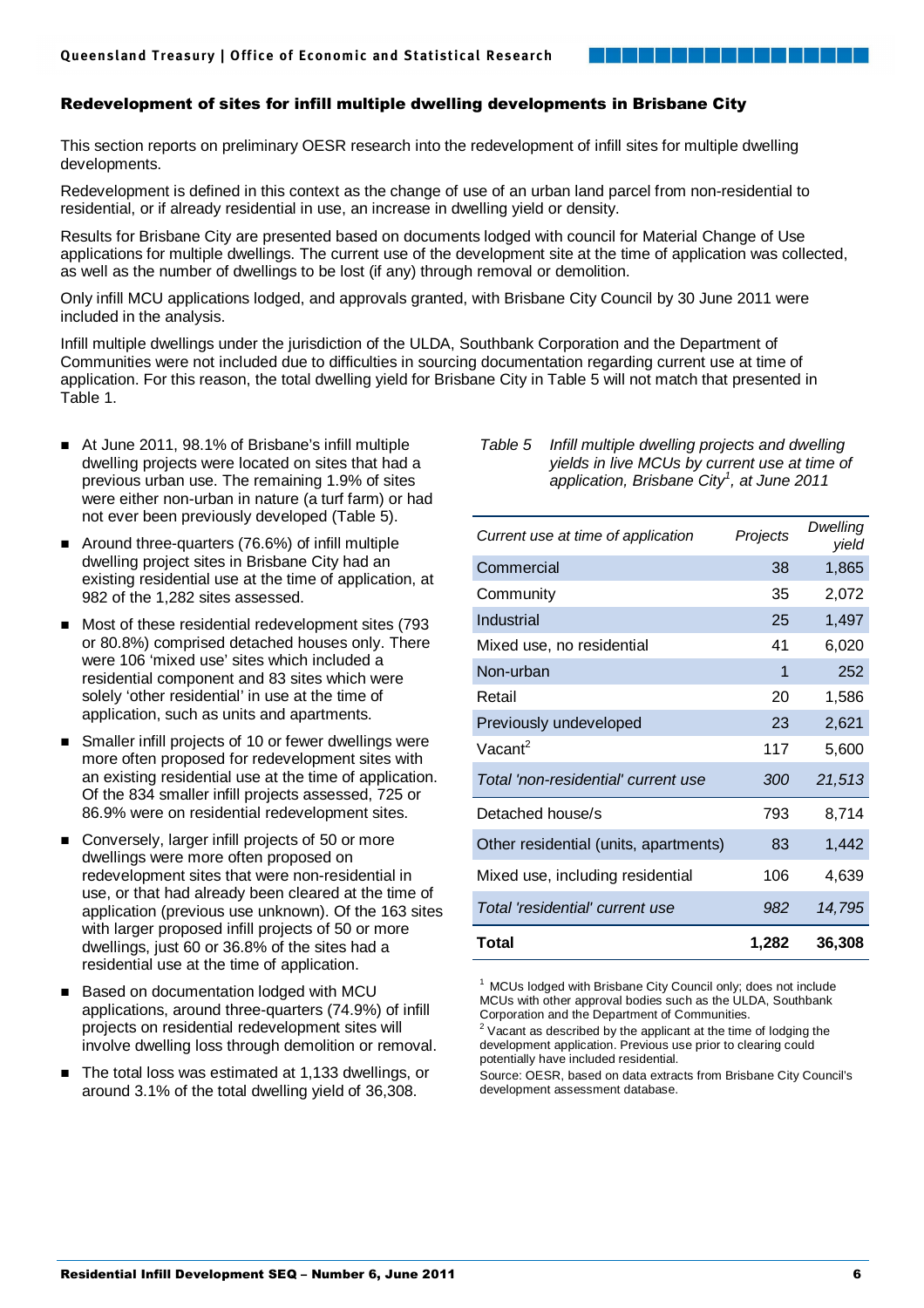# Building approvals for new dwellings

While MCU development permits provide planning permission for the nature of use to change, a new development must also be granted building approval before construction may commence.

The Australian Bureau of Statistics releases residential building approvals data at the Census Collection District (CD) level. Estimates of total infill residential development by dwelling type and local government area were produced by aggregating CD level data to match the existing urban area boundary. Local government area (LGA) totals derived from the aggregation of CDs may not match published LGA totals and are provided in Table 6 for completeness only.

# **South East Queensland**

- The share of SEQ residential building approvals that were infill (that is, that were located within the existing urban area) was 64.7% during 2010–11 (Table 6). This represented a small decrease from the 65.1% share recorded during 2009–10.
- SEQ infill dwelling approvals declined by 17.0% from 15,867 in 2009–10 to 13,167 in 2010–11. Separate houses accounted for 46.3% of the SEQ total with 6,092 approvals in 2010–11, while 'other dwellings' (such as attached dwellings) contributed the remaining 53.7% with 7,075 approvals.
- Around half (50.9%) of the separate house dwelling approvals in SEQ during 2010–11 were located within the existing urban area. This proportion is expected to decline as remnant broadhectare land within the existing urban area is consumed.
- 'Other dwelling' infill building approvals for SEQ decreased by 13.6% from 8,192 in 2009–10 to 7,075 in 2010–11. Most (84.4%) of the total 'other dwelling' building approvals in SEQ occurred within the existing urban area during 2010–11.

### **By local government area**

 Logan (176.0%), Somerset (113.6%) and Lockyer Valley (78.9%) were the only SEQ local governments to record growth in infill dwelling approvals over the period 2009–10 to 2010–11. Logan City's infill dwelling approvals more than doubled from 626 during 2009–10 to 1,728 during 2010–11 (adjusted data; please see footnote 2).

والمسترات والمستوار والمستوار المستوار

- Infill dwelling approvals in Redland City decreased by 46.9% from 911 in 2009–10 to 484 in 2010–11, the largest percentage decline of all SEQ local governments. Brisbane and Gold Coast infill dwelling approvals declined by 21.7% and 20.4% respectively over the same period.
- Brisbane (92.5%) and Redland (67.1%) cities recorded the largest proportions of total dwelling approvals as infill during 2010–11.
- While most SEQ local governments recorded declines in separate house and 'other dwelling' approvals over the period 2009–10 to 2010–11 (Figures 7 and 8), Logan City recorded substantial growth in approvals across both dwelling types.

|                                | <b>Houses</b>        |                         | Other dwellings        |                      |                  | Total dwellings          |                      |                                |                        |
|--------------------------------|----------------------|-------------------------|------------------------|----------------------|------------------|--------------------------|----------------------|--------------------------------|------------------------|
| Local government<br>area (LGA) | Inside<br><b>EUA</b> | Total for<br><b>LGA</b> | % inside<br><b>EUA</b> | Inside<br><b>EUA</b> | Total for<br>LGA | $%$ inside<br><b>EUA</b> | Inside<br><b>EUA</b> | <b>Total for</b><br><b>LGA</b> | % inside<br><b>EUA</b> |
| <b>Brisbane</b>                | 1,774                | 2,144                   | 82.7                   | 3,893                | 3,982            | 97.8                     | 5,667                | 6,126                          | 92.5                   |
| <b>Gold Coast</b>              | 512                  | 1,462                   | 35.0                   | 963                  | 1,184            | 81.3                     | 1,475                | 2,646                          | 55.7                   |
| Ipswich                        | 849                  | 1,738                   | 48.8                   | 193                  | 213              | 90.6                     | 1,042                | 1,951                          | 53.4                   |
| Lockyer Valley                 | 15                   | 221                     | 6.8                    | 19                   | 21               | 90.5                     | 34                   | 242                            | 14.0                   |
| Logan <sup>2</sup>             | 948                  | 1,874                   | 50.6                   | 780                  | 839              | 93.0                     | 1,728                | 2,713                          | 63.7                   |
| Moreton Bay                    | 556                  | 1,683                   | 33.0                   | 689                  | 1,092            | 63.1                     | 1,245                | 2,775                          | 44.9                   |
| Redland                        | 334                  | 512                     | 65.2                   | 149                  | 208              | 71.6                     | 483                  | 720                            | 67.1                   |
| Scenic Rim                     | 18                   | 114                     | 15.8                   |                      | 7                | 0.0                      | 18                   | 121                            | 14.9                   |
| Somerset                       | 45                   | 242                     | 18.6                   | $\overline{2}$       | 2                | 100.0                    | 47                   | 244                            | 19.3                   |
| <b>Sunshine Coast</b>          | 908                  | 1,486                   | 61.1                   | 238                  | 678              | 35.1                     | 1,146                | 2,164                          | 53.0                   |
| Toowoomba <sup>3</sup>         | 133                  | 484                     | 27.5                   | 149                  | 156              | 95.5                     | 282                  | 640                            | 44.1                   |
| <b>SEQ total</b>               | 6,092                | 11,960                  | 50.9                   | 7,075                | 8,382            | 84.4                     | 13,167               | 20,342                         | 64.7                   |

Table 6 Infill and total residential building approvals<sup>1</sup> by type of dwelling, by SEQ local government areas, 2010–11

<sup>1</sup> Totals for local governments may not match published figures as they are aggregated from Census Collection District (CD) level data.

 $^2$  Logan City data has been adjusted upwards to account for under-reporting in the unpublished CD level building approvals data supplied by the ABS for 2010–11 (under-reporting by 29% for houses and 27% for other dwellings compared with published data).

<sup>3</sup> In this profile, Toowoomba refers to the portion of Toowoomba Regional Council that falls within the SEQ Regional Plan study area. This equates to Toowoomba Statistical District plus one additional Census Collection District (3141706).

Sources: OESR, based on Australian Bureau of Statistics unpublished building approvals data aggregated from Census Collection District level.